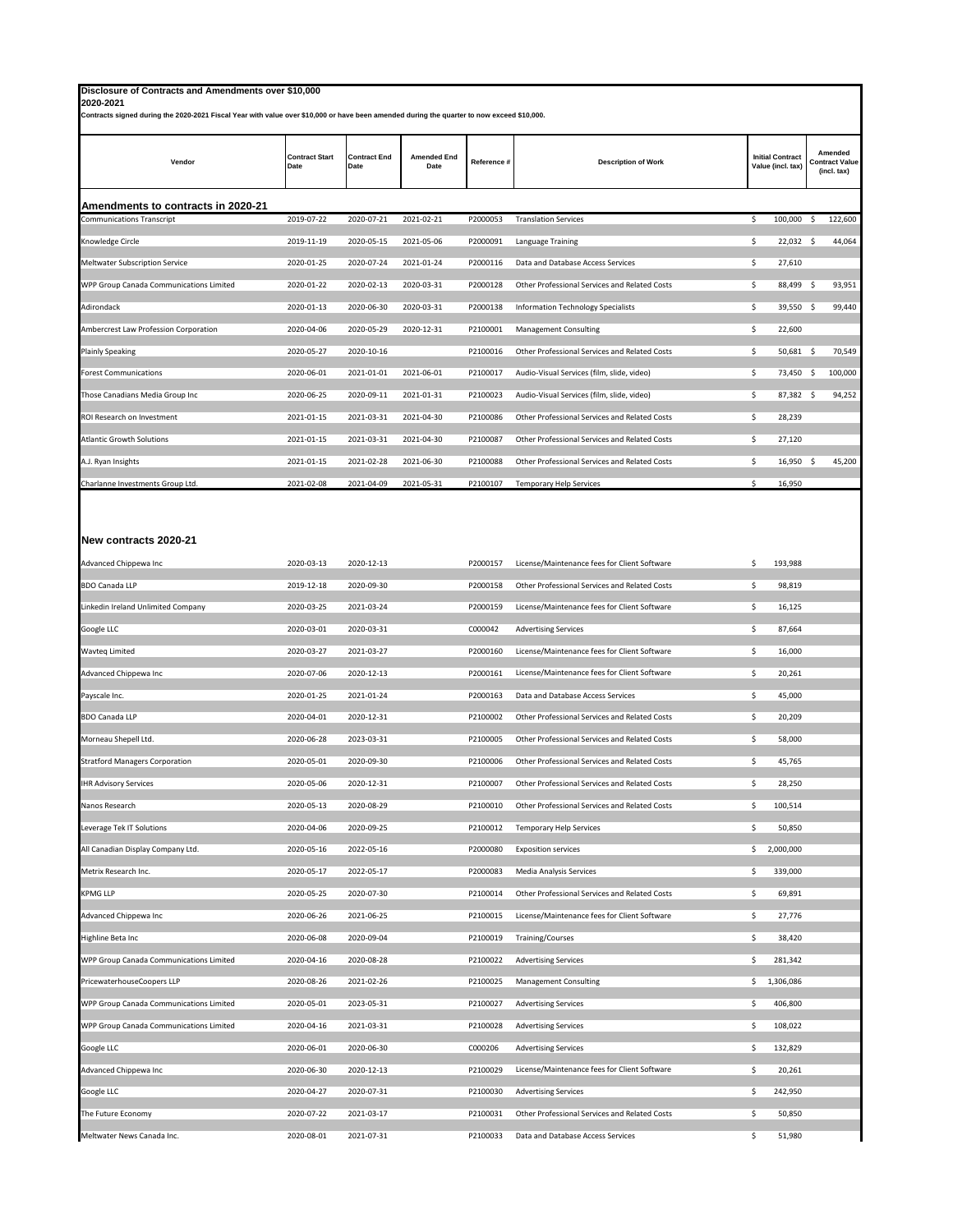| Advanced Chippewa Inc.                            | 2020-07-28 | 2020-12-13 | P2100034 | Information Technology Specialists            | \$. | 541,270     |
|---------------------------------------------------|------------|------------|----------|-----------------------------------------------|-----|-------------|
| Welch LLP                                         | 2020-07-01 | 2020-08-31 | P2100035 | Other Professional Services and Related Costs | \$  | 54,805      |
| <b>Templafy LLC</b>                               | 2020-09-01 | 2022-08-31 | P2100036 | License/Maintenance fees for Client Software  | \$  | 52,650      |
| <b>Advanced Policy Concepts Inc</b>               | 2020-09-02 | 2021-03-31 | P2100037 | Other Professional Services and Related Costs | \$  | 92,208      |
| Procurement Law Office                            | 2020-09-01 | 2021-01-01 | P2100038 | <b>Management Consulting Services</b>         | \$  | 11,300      |
| Google LLC                                        | 2020-09-01 | 2020-09-30 | C000421  | <b>Advertising Services</b>                   | \$  | 164,165     |
| WPP Group Canada Communications Limited           | 2020-05-01 | 2023-05-01 | P2100040 | <b>Advertising Services</b>                   | \$  | 125,833     |
| <b>LNG Productions Inc</b>                        | 2020-09-16 | 2020-12-31 | P2100042 | Other Professional Services and Related Costs | \$  | 40,950      |
| Information and Communications Technology Council | 2020-02-11 | 2021-10-31 | P2100049 | <b>Research Services</b>                      | \$  | 247,470     |
| The Creative Group                                | 2020-01-11 | 2021-03-31 | P2100050 | <b>Temporary Help Services</b>                | \$  | 28,250      |
| WPP Group Canada Communications Limited           | 2020-07-10 | 2020-12-31 | P2100053 | <b>Advertising Services</b>                   | \$  | 196,380     |
| WPP Group Canada Communications Limited           | 2020-08-04 | 2020-10-01 | P2100055 | <b>Advertising Services</b>                   | \$  | 90,776      |
| Cloud SynApps Inc.                                | 2020-12-14 | 2021-03-31 | P2100056 | <b>Information Technology Specialists</b>     | \$  | 109,751     |
| S&P Global Market Intelligence LLC                | 2020-11-05 | 2021-12-30 | P2100057 | Data and Database Access Services             | \$  | 56,000      |
| Marie-Josee Lapointe                              | 2020-11-16 | 2021-01-31 | P2100058 | Other Professional Services and Related Costs | \$  | 33,900      |
| Salesforce.com, Inc.                              | 2021-01-04 | 2021-04-03 | P2100059 | Information Technology Specialists            | \$  | 129,950     |
|                                                   |            | 2021-12-13 |          | License/Maintenance fees for Client Software  | \$  |             |
| Salesforce.com, Inc.                              | 2020-12-14 |            | P2100060 |                                               |     | 234,580     |
| <b>Financial Times Ltd</b>                        | 2021-01-25 | 2021-05-22 | P2100061 | <b>Advertising Services</b>                   | \$  | 275,500     |
| Microsoft Corporation                             | 2021-01-01 | 2024-12-31 | P2100065 | License/Maintenance fees for Client Software  | \$  | 182,246     |
| Twitter, Inc.                                     | 2020-11-23 | 2020-12-13 | P2100066 | <b>Advertising Services</b>                   | \$  | 28,250      |
| <b>Plainly Speaking</b>                           | 2020-11-23 | 2020-12-03 | P2100067 | Other Professional Services and Related Costs | \$  | 11,384      |
| Pitchbook Data, Inc.                              | 2020-12-18 | 2022-12-17 | P2100068 | Data and Database Access Services             | \$  | 230,300     |
| Oco Global LTD                                    | 2021-01-01 | 2021-12-31 | P2100069 | Data and Database Access Services             | \$  | 29,120      |
| Linkedin Ireland Unlimited Company                | 2020-11-09 | 2021-03-31 | P2100070 | <b>Advertising Services</b>                   | \$. | 113,000     |
| <b>LNG Productions Inc</b>                        | 2021-01-01 | 2021-12-31 | P2100071 | Other Professional Services and Related Costs | \$  | 11,156      |
| Google LLC                                        | 2020-11-23 | 2020-12-13 | C000550  | <b>Advertising Services</b>                   | \$  | 226,000     |
| Twitter, Inc.                                     | 2020-11-23 | 2020-12-13 | P2100074 | <b>Advertising Services</b>                   | \$  | 28,250      |
| Linkedin Ireland Unlimited Company                | 2020-11-23 | 2020-12-13 | P2100075 | <b>Advertising Services</b>                   | \$  | 28,250      |
| WPP Group Canada Communications Limited           | 2020-11-26 | 2021-02-28 | P2100080 | <b>Advertising Services</b>                   | \$  | 237,972     |
| WPP Group Canada Communications Limited           | 2020-11-02 | 2020-12-01 | P2100081 | <b>Advertising Services</b>                   | \$  | 19,888      |
| WPP Group Canada Communications Limited           | 2020-12-09 | 2021-03-31 | P2100082 | <b>Advertising Services</b>                   |     | \$1,056,491 |
| WPP Group Canada Communications Limited           | 2020-12-17 | 2021-01-31 | P2100083 | <b>Advertising Services</b>                   | \$  | 282,500     |
| WPP Group Canada Communications Limited           | 2020-12-17 | 2021-03-31 | P2100084 | <b>Advertising Services</b>                   | \$  | 105,463     |
| <b>Financial Times Ltd</b>                        | 2020-11-07 | 2021-11-06 | P2100085 | Data and Database Access Services             | \$  | 68,544      |
| <b>LNG Productions Inc</b>                        | 2021-01-15 | 2021-03-31 | P2100089 | Other Professional Services and Related Costs | \$  | 35,700      |
| Procurement Law Office                            | 2021-01-01 | 2021-03-31 | P2100092 | <b>Management Consulting Services</b>         | \$  | 22,600      |
|                                                   |            |            |          |                                               |     |             |
| <b>Financial Times Ltd</b>                        | 2021-03-01 | 2021-04-30 | P2100093 | <b>Advertising Services</b>                   | \$  | 553,000     |
| <b>Financial Times Ltd</b>                        | 2021-01-13 | 2021-03-31 | P2100094 | <b>Advertising Services</b>                   | \$  | 196,000     |
| Salesforce.com, Inc.                              | 2021-01-27 | 2021-12-31 | P2100098 | License/Maintenance fees for Client Software  | \$  | 30,337      |
| Salesforce.com, Inc.                              | 2021-02-15 | 2021-10-14 | P2100101 | Information Technology Specialists            | \$. | 440,700     |
| National Public Relations Inc.                    | 2021-02-01 | 2021-03-31 | P2100104 | <b>Public Relations Services</b>              | \$  | 226,000     |
| Gartner                                           | 2021-02-01 | 2022-01-31 | P2100105 | Electronic - Web Services subscriptions       | \$  | 71,213      |
| WPP Group Canada Communications Limited           | 2021-02-22 | 2021-05-16 | P2100109 | <b>Advertising Services</b>                   |     | \$6,333,154 |